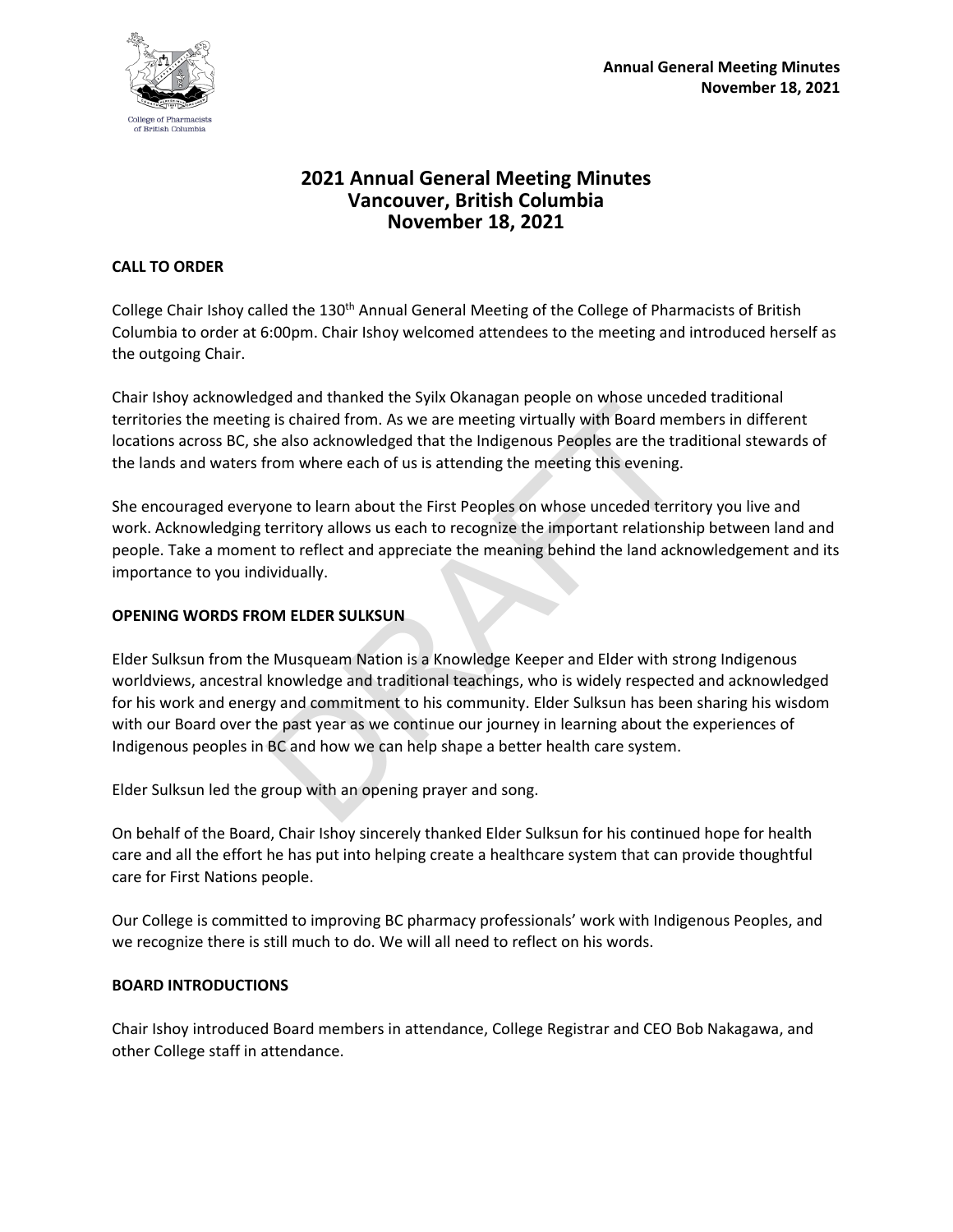

Chair Ishoy noted that notice of the AGM was sent out on October 28, 2021 thus meeting the three week bylaw requirement. She also confirmed that the required quorum of 25 registrants had been met, and the meeting was duly convened.

#### **MINUTES OF PREVIOUS MEETING – NOVEMBER 19, 2020**

Seeing that there were no comments, Chair Ishoy announced that the November 19, 2020 Annual General Meeting minutes are approved, as circulated.

#### **FINANCIAL STATEMENTS AND AUDITOR'S REPORT**

Chair Ishoy reminded registrants that the audited and Board approved financial statements were available for review on the College website. Chair Ishoy noted the financial statements will be placed on file.

#### **CHAIR'S REPORT**

Chair Ishoy provided the following report:

#### **Introduction**

registrants that the audited and Board approved financial statement the College website. Chair Ishoy noted the financial statement the College website. Chair Ishoy noted the financial statement of the financial statement o Before I begin, I'd like to acknowledge those communities that have been devastated by the flooding and landslides caused by the extreme weather event we experienced earlier this week. We recognize the unfortunate toll this has taken on all British Columbians, and the thousands of people that have been forced from their homes or are stranded due to road closures.

On behalf of the College, I'd like to express our deepest gratitude to the pharmacy professionals, emergency service professionals and volunteers who are working to ensure the health and safety of the individuals and communities that have been affected by this catastrophic event.

We want all British Columbians to know that we are continuing to work with the Ministry of Health to support continuity of care for patients during this emergency, and we encourage all of BC's pharmacy professionals to reach out to us with any questions you may have or support you may need during this challenging time.

I'd like to start by thanking my fellow Board members, as well as all the College staff for their hard work that enables us to continue to fulfill our mandate in protecting the public through the regulation of pharmacy practice.

I'm proud of everything the College has accomplished this past fiscal year, which ran from March of 2020 through February of 2021.

From responding to the sudden onset of the COVID-19 pandemic, to continuing to help combat the opioid overdose crisis and working toward dismantling Indigenous-specific racism in BC's healthcare system.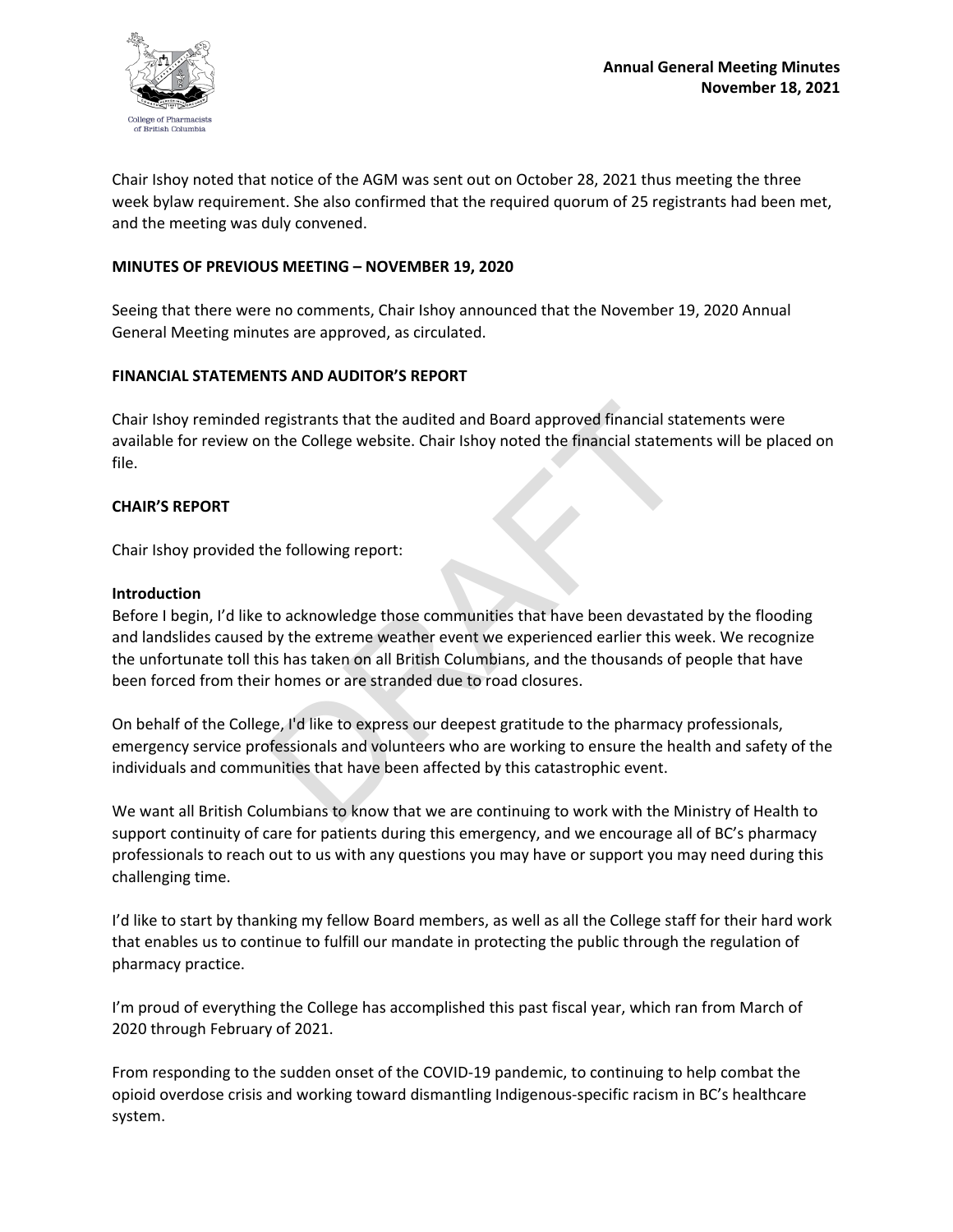

The College has been hard at work striving for better health and pharmacy care in British Columbia.

I recognize that this time has been an immensely challenging time for all health care workers including pharmacists and pharmacy technicians.

While our role as a regulator is to ensure that all pharmacy professionals are practicing safely, I'd like to thank all the registrants joining us here today for their tireless work in continuing to ensure British Columbian's can safely access the pharmacy care they need.

As the situation regarding COVID-19 continues to evolve here in BC, Canada and other jurisdictions in the world, the College will continue to work closely with the Ministry of Health and other partners to support the response to the pandemic as part BC's health system.

#### **COVID-19 Pandemic**

The COVID-19 pandemic has brought many challenges to respond to, challenges which will continue to evolve in the coming years.

Since the onset of the COVID-19 public health emergency, the pharmacists, pharmacy technicians and pharmacies we regulate have been vital in ensuring British Columbians continue to receive the medications and the knowledge they need to manage, prevent and treat a multitude of diseases and symptoms.

Will continue to work closely with the will stay of Health and<br>to the pandemic as part BC's health system.<br>inc has brought many challenges to respond to, challenges whears.<br>COVID-19 public health emergency, the pharmacists In order to support the response to the pandemic, and its impact on the ongoing opioid overdose crisis, the College worked closely with the Provincial Health Officer, Ministry of Health, Ministry of Mental Health and Addictions and other partners to share vital information and enact practice changes for pharmacy professionals intended to reduce unnecessary practice strain and provide broader flexibility to continue to ensure adequate continuity of care.

Most recently, those authorized to provide injections through the College's Drug Administration Certification and Standards, Limits and Conditions for Drug Administration by Injection and Intranasal Route, were able to contribute to our province's COVID-19 immunization campaign and help protect British Columbians from COVID-19.

I am grateful for the availability of COVID-19 vaccines for health care workers, and all British Columbians this past year.

The vaccine is instrumental in allowing those in our health system to protect our patients from harm and preserve our ability to safely deliver health services.

Thank you to everyone who has contributed to British Columbia's COVID-19 immunization efforts, from safely providing immunizations, to sharing evidence-based information about the new vaccines with your patients.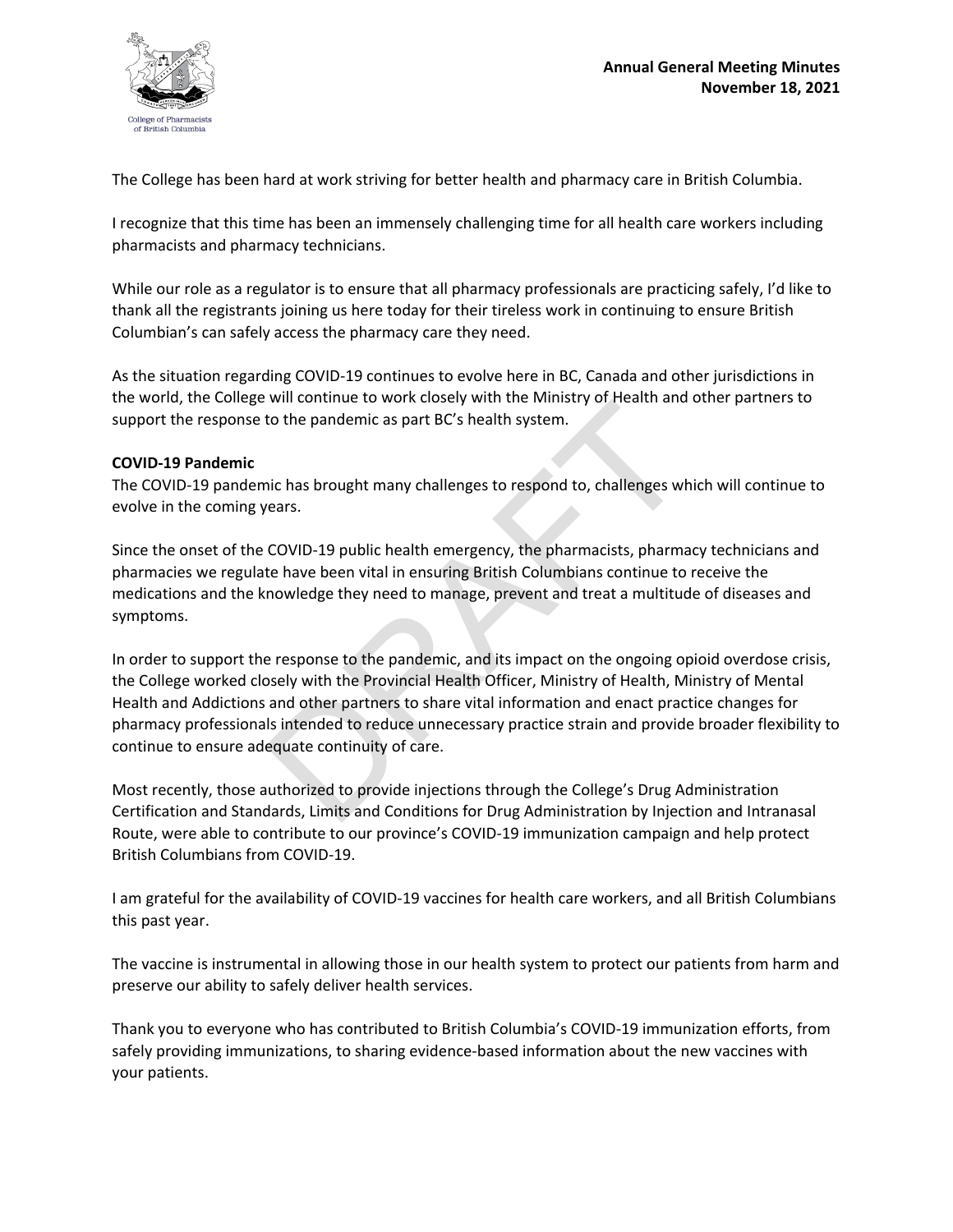

## **Cultural Humility and Safety**

The College recognizes that cultural safety and humility for Indigenous Peoples in BC, is vital for the provision of fair and equal health services, as well as the creation of a healthcare environment free of racism and discrimination, where individuals feel safe and respected.

**Cultural Safety** is an outcome based on respectful engagement that recognizes and strives to address power imbalances inherent in the healthcare system.

**Cultural Humility** is a process of self-reflection to understand personal and systemic conditioned biases, and to develop and maintain respectful processes and relationships based on mutual trust. Cultural humility involves humbly acknowledging oneself as a life-long learner when it comes to understanding another's experience.

In June of 2020, BC's Minister of Health, Adrian Dix, announced an investigation into disturbing allegations of racism in BC's health system.

We were also appalled to learn of the discovery of the remains of 215 children on the site of the former Kamloops Indian Residential School.

We stand with the Tk'emlúps te Secwépemc, and Ktunaxa First Nations and all Indigenous People in BC as they continue to process this news.

Minister of Health, Adrian Dix, announced an investigation int<br>
18 BC's health system.<br>
18 BC's health system.<br>
18 BC's health system.<br>
18 BC's health system.<br>
18 BC's health system.<br>
18 BC's Health System.<br>
18 BC's Health The College, along with BC's Health Regulators were in full support of the investigation, led by Dr. Mary Ellen Turpel-Lafond (Aki-Kwe), and the culminating report, released in December 2020, "In Plain Sight: Addressing Indigenous-specific Racism and Discrimination in B.C Health Care."

The report found that the majority of Indigenous People in BC have encountered racism and discrimination within our health care system, whether as a patient or a health care worker.

Based on consultations with almost 9,000 Indigenous peoples and health care workers, the report's findings illustrated how our current health-care system continues to limit access to medical treatment and negatively affects the health and wellness of Indigenous peoples.

In response to the report, the College has been working with Indigenous experts and other health regulators in BC to take immediate action toward dismantling Indigenous-specific racism within BC's health care system, and to lead a culture of anti-racism among the professionals we regulate.

We encourage all health professionals to review the report and reflect on its findings, and to continue to practice vigilant cultural humility and safety. To learn about and understand the impacts of residential schools on First Nations Communities in Canada; to acknowledge and reflect on the social issues faced by Indigenous Peoples; and to understand the historical contexts from which these issues originate.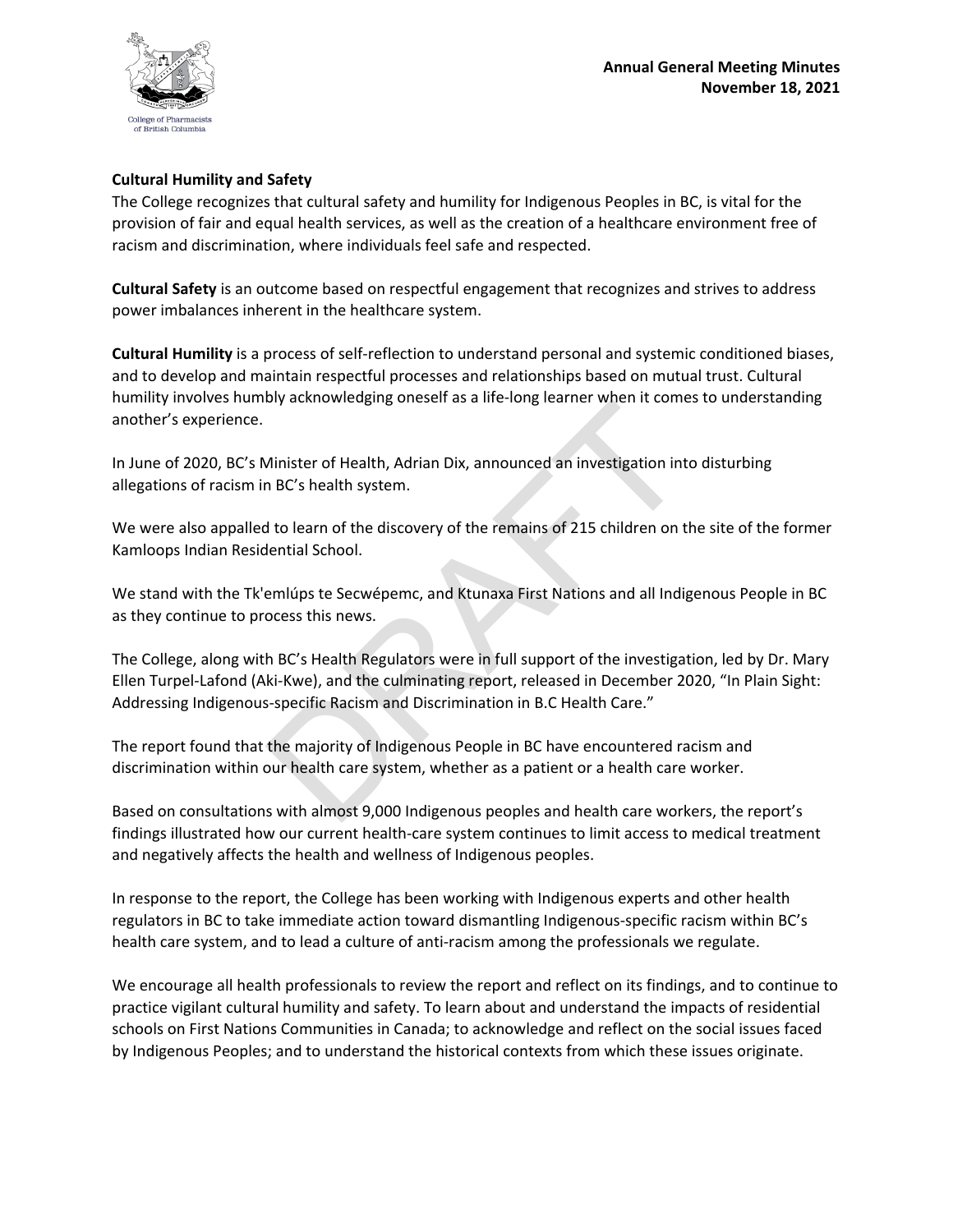

I'd also like to remind our registrants that any racist behaviour among regulated health professionals is unprofessional, harmful to patients and unacceptable. It contravenes the professional conduct standards to which health professionals are held and constitutes a danger to the public.

Further to this, as health professionals, we have a collective Duty to Report this behaviour to the appropriate authorities and/or regulatory Colleges.

### **Anti-Racism Initiative**

In addition to the findings in the In Plain Sight Report, 2020 also highlighted a number of social issues that required deeper consideration of our role as a health regulator in BC.

We mourned with Black communities and allies across the US, Canada and abroad, for the deaths of George Floyd, Ahmaud Arbery, Breonna Taylor, Tony McDade and countless others, at the hands of police brutality and a culture of systemic racism and violence.

We were disturbed to learn about the surge in anti-Asian hate crimes in Vancouver during the pandemic.

These events prompted us to recognize and acknowledge the internal biases we may not realize we hold, and to ask ourselves how we may be contributing to the systemic racism and discrimination present throughout North America, and here in British Columbia.

As a regulator, the College governs over 9,000 registered pharmacists and pharmacy technicians in British Columbia, and it is our duty to ensure that the health professionals we regulate provide safe and ethical care to all British Columbians.

ck communities and allies across the US, Canada and abroad,<br>d Arbery, Breonna Taylor, Tony McDade and countless others<br>culture of systemic racism and violence.<br>learn about the surge in anti-Asian hate crimes in Vancouver<br>d As part of this duty, the College acknowledges that we, as an organization and regulator, need to step up and lead the charge for systemic change with the goal of eliminating the everyday impacts of discrimination and racism within BC's health system.

As health professionals, the most important thing we can do is to show our country's Black, Indigenous and other People of Colour our unending support and remind patients in these communities that we are in this together.

While we are encouraged by the progress made leaders and organizations over the past year, we must continue to combat the racism faced by BIPOC and other marginalized communities in BC.

I will let our Registrar, Bob Nakagawa go into more detail about the ways in which the College, as an organization, has worked to address racism within our health system.

## **Opioid Crisis**

The opioid overdose crisis continues to be a top priority for us and other public health organizations across the province.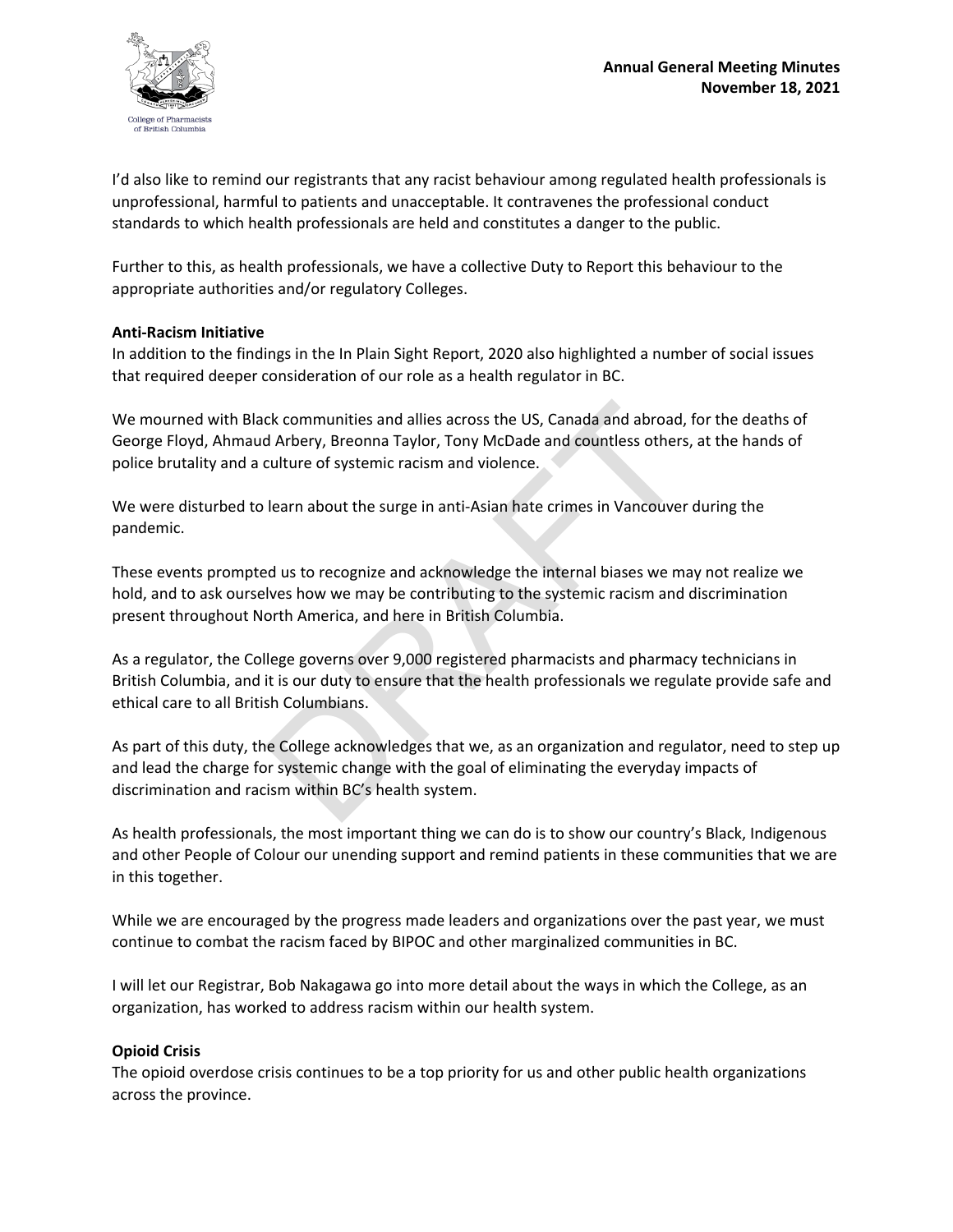

As you know, we are facing dual public health emergencies with both the opioid overdose crisis the Covid-19 pandemic.

COVID-19 continues to have a significant impact on the opioid overdose crisis.

Following the onset of the pandemic, the BC Coroners Services has detected a sustained increase of illicit drug toxicity deaths.

In total, 1,716 people died of illicit drug overdoses in 2020, a 74% increase in deaths over 2019.

This is increase is continuing into 2021 with 1,534 suspected illicit drug toxicity deaths between January and September 2021 – the highest ever recorded in the first nine months of a calendar year and a 24% increase over the number of deaths recorded between January and September 2020.

Much like in recent years, this past year the College continued to work hard to help combat this issue, by implementing a number of policy changes and temporary exemptions across BC to support continuity of care for people with substance use disorders during the COVID-19 pandemic.

The College recognizes there is still so much to be done in this pandemic and continues to reflect on how best to serve the public and those affected by the drug poisoning crisis.

I'll let Registrar Nakagawa speak more in-depth about the various measures taken by the College over the past year in responding to this opioid overdose crisis.

## **Introduction of the Registrar and CEO**

The highest ever recorded in the first nine months of a calent-<br>the highest ever recorded in the first nine months of a calent-<br>ber of deaths recorded between January and September 202<br>ars, this past year the College conti I would now like to introduce the College's Registrar, Bob Nakagawa, who will speak in greater detail about some of the key projects and initiatives undertaken by the College over the past year. I would also like to acknowledge this is the last AGM that Registrar Nakagawa will be attending in his current position.

I would like to thank Bob for his many years of service to the public of BC in regulating pharmacy practice

Bob has steered this organization through much growth including developing the practice review program, pharmacy manager training and the introduction of time-delay safes to protect the public and pharmacies alike.

Bob has been a calm and steady leader throughout the Covid-19 crisis and has addressed indigenous specific racism with sincerity and integrity as you will hear about in the next portion of the meeting We are so grateful for Bob's legacy at the College and in the profession of pharmacy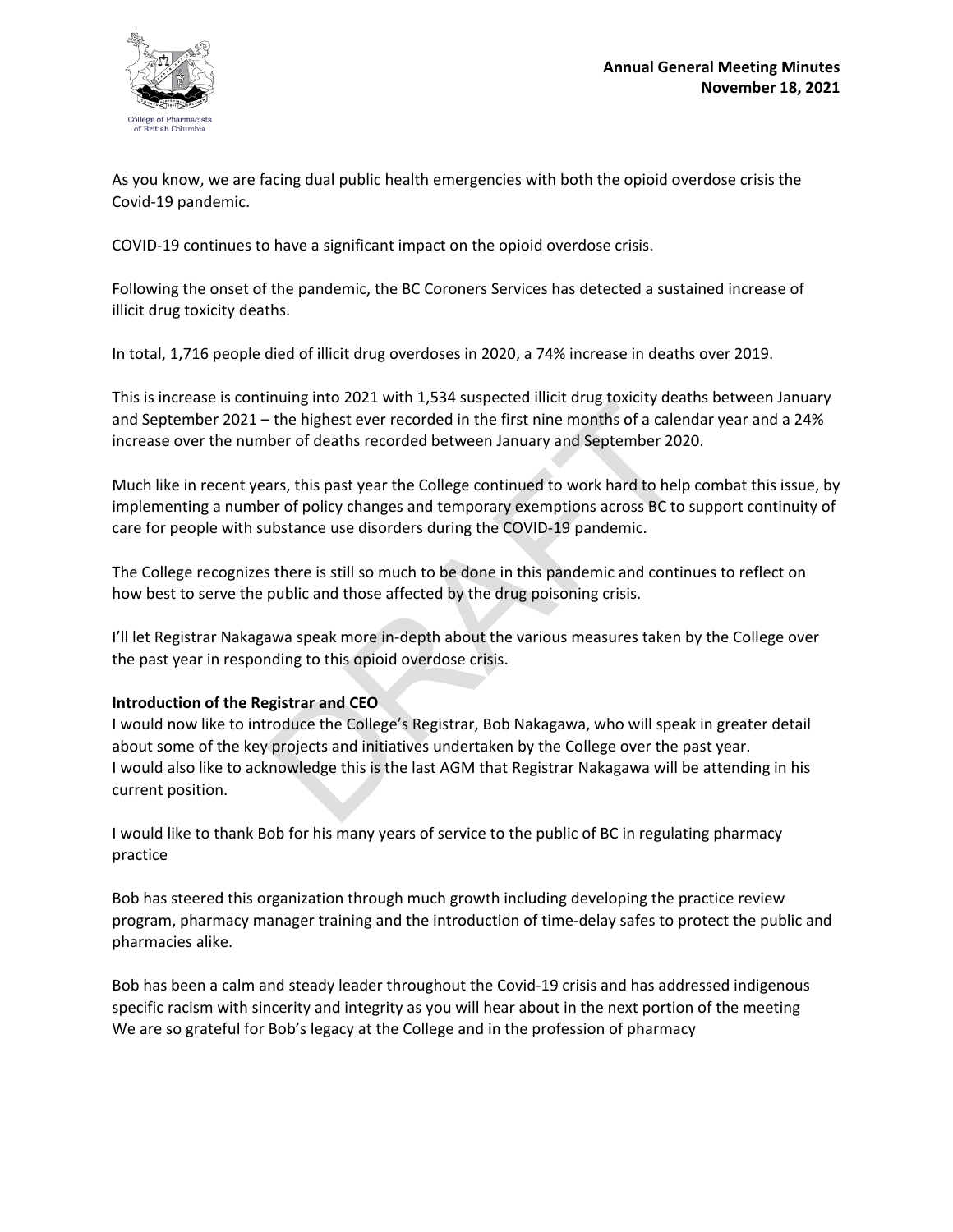

#### **REGISTRAR'S REPORT**

Registrar Nakagawa acknowledged that he is joining today from the unceded Aboriginal territories of the Coast Salish Peoples, and in particular, the Kwikwetlem First Nation. Kwikwetlem refers to the unique sockeye salmon that once ran abundant in Coquitlam River and Coquitlam Lake, sustaining the community for thousands of years.

He noted that it has been an honor to serve as the College's Registrar for the past fiscal year, which ran from March 2020 through to February 2021.

College staff continued to work hard to ensure we are fulfilling our important mandate in protecting the public, both through our ongoing operations as well as through progress on strategic initiatives.

our ongoing operations as well as through progress on strateger and that<br>they for her efforts as Board Chair over the past year and than<br>rovided the following report:<br>s<br>o report increases in registration numbers across the He recognized Chair Ishoy for her efforts as Board Chair over the past year and thanked her for her service.

Registrar Nakagawa provided the following report:

#### **Registration Numbers**

To start, I'm pleased to report increases in registration numbers across the Board this past year.

To provide you with a brief snapshot, in the 2020/2021 fiscal year, we had:

- 6477 Full Pharmacists
- 891 Student Pharmacists
- 1687 Pharmacy Technicians
- 5 Student Temporary Pharmacists
- 41 Limited Temporary Pharmacists
- 44 Temporary Pharmacists
- 3 Temporary Pharmacy Technicians
- 1404 Licenced Community Pharmacies
- 73 Hospital Pharmacies

#### **COVID-19 Pandemic**

2020 was an unforgettable year. It's now been well over a year and a half since the first cases of COVID-19 were identified, and all our lives were upended as we came together and did our part to help control its spread.

I'd like to start by recognizing all of BC's pharmacy professionals for your unwavering commitment to the people of British Columbia.

For providing continuity of care, embracing additional safety measures within your pharmacies and upholding the highest standards of safe and ethical pharmacy practice.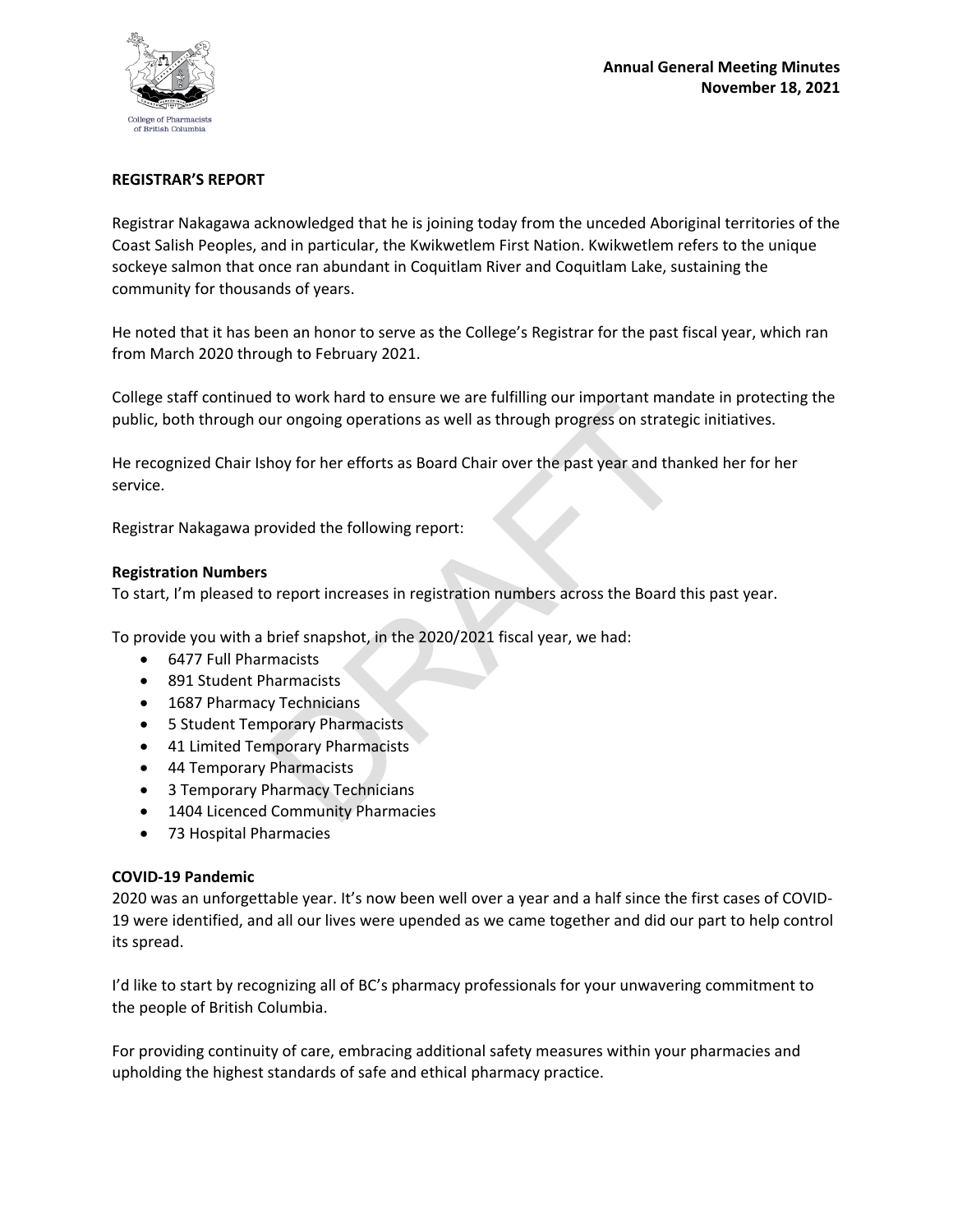

As Chair Ishoy mentioned, throughout 2020, the College has been working closely with our partners at the Ministry of Health, the Office of the Provincial Health Officer, the BCCDC and other Colleges, to ensure that pharmacy professionals have the tools they need to respond to the growing demands on our healthcare system and provide British Columbians with high quality pharmacy care.

To that end, here are some of the things the College did to support BC's response to the COVID-19 pandemic:

- We provided regular updates and guidance to patients and pharmacy professionals through our dedicated resource page at bcpharmacists.org/COVID-19
- Of particular importance this past year, we shared information on how to access COVID-19 vaccines, and how to help with BC's immunization campaign, including essential steps to protect yourself and your patients from the serious risks COVID-19 presents.

Responding to the pandemic also required us to issue a number of policy amendments to ensure continuity of care for Opioid Agonist Treatment patients.

- now to neip with act similalization campaign, including esset<br>our patients from the serious risks COVID-19 presents.<br>Ademic also required us to issue a number of policy amendme<br>Opioid Agonist Treatment patients.<br>Ad the imp • We accelerated the implementation of new delivery requirements for Opioid Agonist Treatment to support continuity of care. These requirements allow pharmacists to use their professional judgement to deliver drugs to a patient if they feel it is safe, appropriate and in the best interest of the patient to do so.
- We also amended the PODSA Bylaws and the Community Pharmacy Standards of Practice to permit pharmacists to transfer prescriptions for controlled substances and to accept verbal and faxed prescriptions for controlled substances.

Finally, we also granted a number of exemptions in order to alleviate the added pressure and responsibility placed on BC's pharmacy professionals as a result of COVID-19.

- We granted CE exemptions for the Professional Development and Assessment Program (PDAP) for all registrant renewals between March 2020 and February 2021.
- And we enabled eligible individuals to apply for temporary registration to provide pharmacy services - including COVID-19 vaccinations - during the COVID-19 pandemic, by amending the Health Professions Act Bylaws.

The College was also able to continue to conduct important quality assurance checks through the Practice Review Program by pivoting to virtual Pharmacy Professionals Reviews which began in October 2020.

# **Indigenous-Specific Racism, Cultural Humility and Safety**

As Chair Ishoy mentioned, in December 2020, we were disheartened to read the findings laid out in Dr. Mary-Ellen Turpel-Lafond's In Plain Sight report on Indigenous-specific Racism in BC's Health System.

Indigenous respondents described experiencing stereotyping, unacceptable personal interactions and poorer quality of care, as well as noting that they do not feel safe when accessing health care services and interacting with health providers.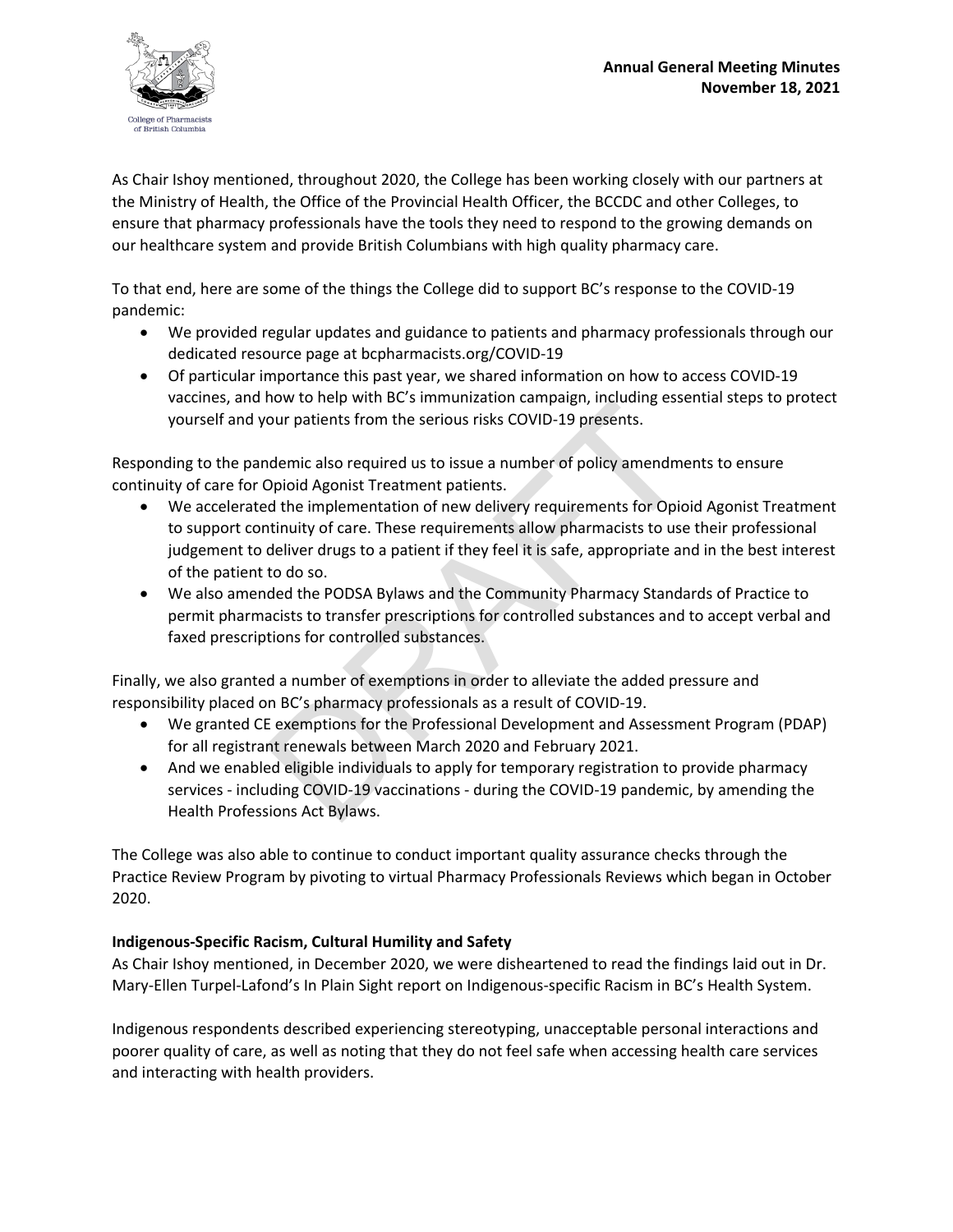

In March 2017, I had the honour of joining the rest of the province's health regulators in signing the "Declaration of Cultural Safety and Humility in Health Services Delivery for First Nations and Aboriginal Peoples in BC."

Through this, the College pledged its commitment to making our health system more culturally safe for First Nations and Aboriginal Peoples.

However, the gravity of the findings in the In Plain Sight Report forced us to take a step back and reexamine our role as health care leaders.

Such unethical and racist behaviour has no place in our society or our health care system, and places extra urgency on us as health regulators to continue to push for a culturally safe health care environment for BC's Indigenous peoples.

Ist behaviour has no place in our society of our health care systemation has no place in our society of our health gap and the public or a culturally safe he indigenous peoples.<br>
iour toward individuals who are seeking hel This disgraceful behaviour toward individuals who are seeking help within our healthcare system undermines trust in all health care professionals, and we will not tolerate it among our registrants or within our healthcare environments.

Our job is to protect patients and the public by ensuring the professionals we regulate provide safe, ethical and quality care.

And yet, the continued existence of widespread systemic discrimination, and inequitable health outcomes for Indigenous Peoples makes it clear that we have not done enough.

Moving forward, we recognize that working together with the First Nations Health Authority, other health regulators, Indigenous groups, and others will be essential to act on our plan and create a healthcare environment free of racism and discrimination, where individuals feel safe and respected.

While not technically part of the 2020/2021 fiscal year, as an essential first step, in May 2021, the College, along with the Colleges of Nurses & Midwives, Dental Surgeons and Physicians & Surgeons, issued a formal apology to the Indigenous people and communities in BC who have experienced racism while engaging with us and with the health professionals we regulate.

As part of this apology, we committed to a number of concrete actions to uphold Indigenous rights and eliminate racism within the health-care system.

These actions included:

- Becoming anti-racist leaders who will foster a speak-up culture, where stereotypes, discrimination and racism are called out and eliminatedEstablishing clear accountabilities for cultural safety and humility within our leadership teams
- Drawing on Indigenous Knowledge Keepers and professionals to guide our work
- Providing education and developing practice standards to ensure Indigenous people receive culturally safe health care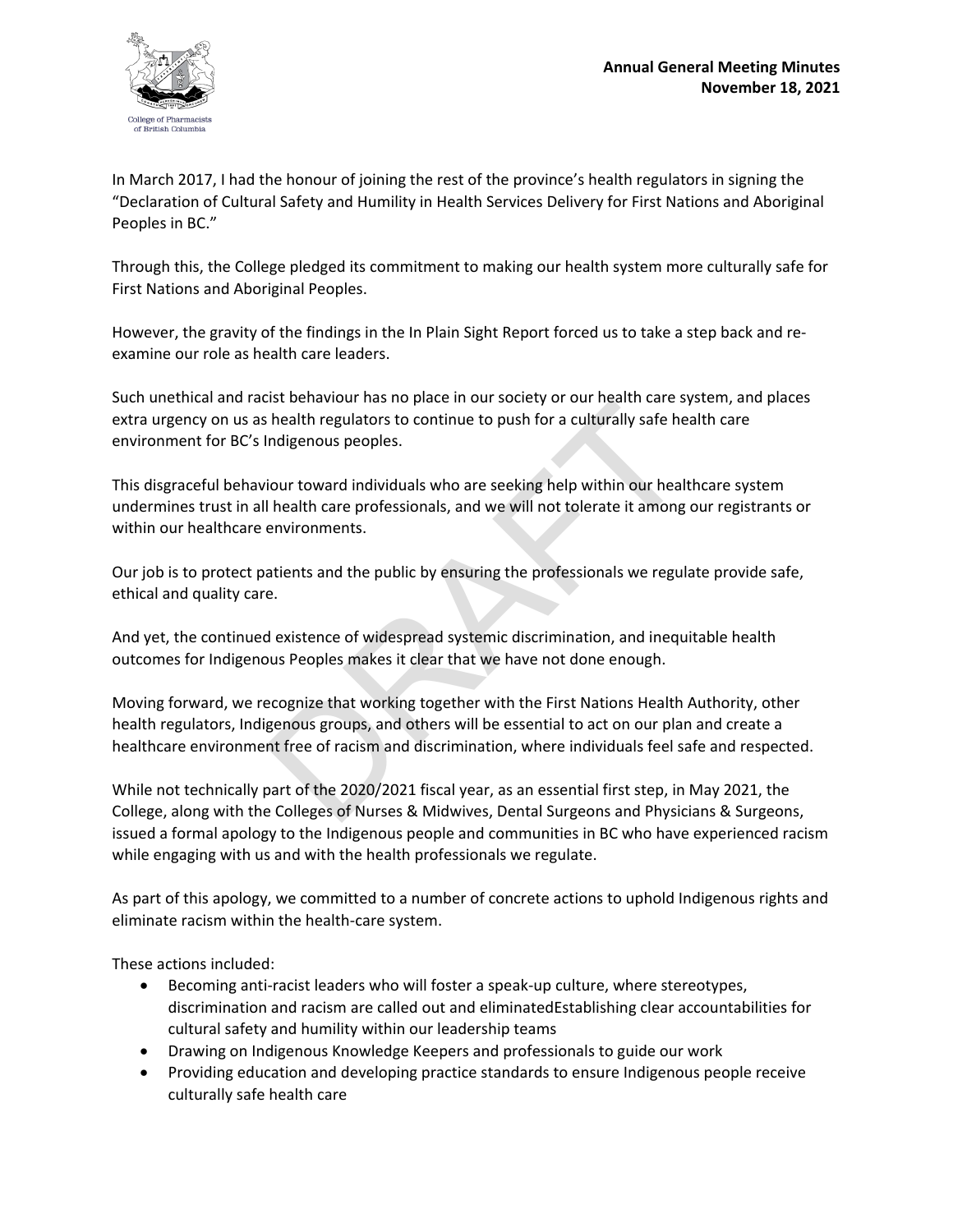

- Investing in supports and removing barriers to ensure that Indigenous people do not feel isolated or unsafe when filing a complaint
- Ensuring board, staff, and committee members are trained in cultural safety and humility, antiracism, unconscious bias, and, as appropriate, trauma-informed care
- Broadening Indigenous participation on our boards and committees and staff teams
- Promoting anti-racism and Indigenous cultural safety and humility as core competencies for current and future health-care providers
- Building partnerships with Indigenous-led organizations to promote system change and dismantle racism
- Working with our fellow provincial health regulators to implement the recommendations of the In Plain Sight report, and
- Identifying and supporting changes in legislation and bylaws to deconstruct colonialism, value Indigenous ways of knowing, and eliminate harm for Indigenous people.

To that end, we have established a Dismantling Indigenous-specific Racism Oversight Group at the College, tasked with taking decisive actions to eradicate racism from our health system.

We are committed to taking action to dismantle Indigenous-specific racism and will continue this important work over the coming years.

We encourage all of BC's health professionals to review the In Plain Sight Report and learn more about how to improve cultural safety and humility within your practice.

## **Addressing Racism and Discrimination in our Health System**

eport, and<br>supporting changes in legislation and bylaws to deconstruct<br>ys of knowing, and eliminate harm for Indigenous people.<br>established a Dismantling Indigenous-specific Racism Oversigk<br>king decisive actions to eradica In addition to the work continuing to improve Cultural Safety and Humility for Indigenous Peoples, we also recognize that much work still needs to be done to address other forms of racism and discrimination in both our healthcare environments and society as a whole.

Chair Ishoy spoke about the numerous events that occurred over the past year and a half that serve to remind us of how much work we still need to do toward dismantling systemic racism and discrimination from our society and health system.

Racism impacts the care people receive in our healthcare system and we all need to do our part to understand its extent and its effects to help create a healthcare environment free of racism and discrimination, where all individuals feel safe and respected.

#### **Black Lives Matter**

It is a common and unfortunate misconception that BC, and Canada are somehow exempt from the racism, discrimination and stigma faced by hour neighbours to the south. This misconception, I believe, is at the core of what we need to change as stewards of public health and safety.

The College has pledged its commitment to developing a plan to raise awareness of, and actively combat, the racism faced by Black People in BC.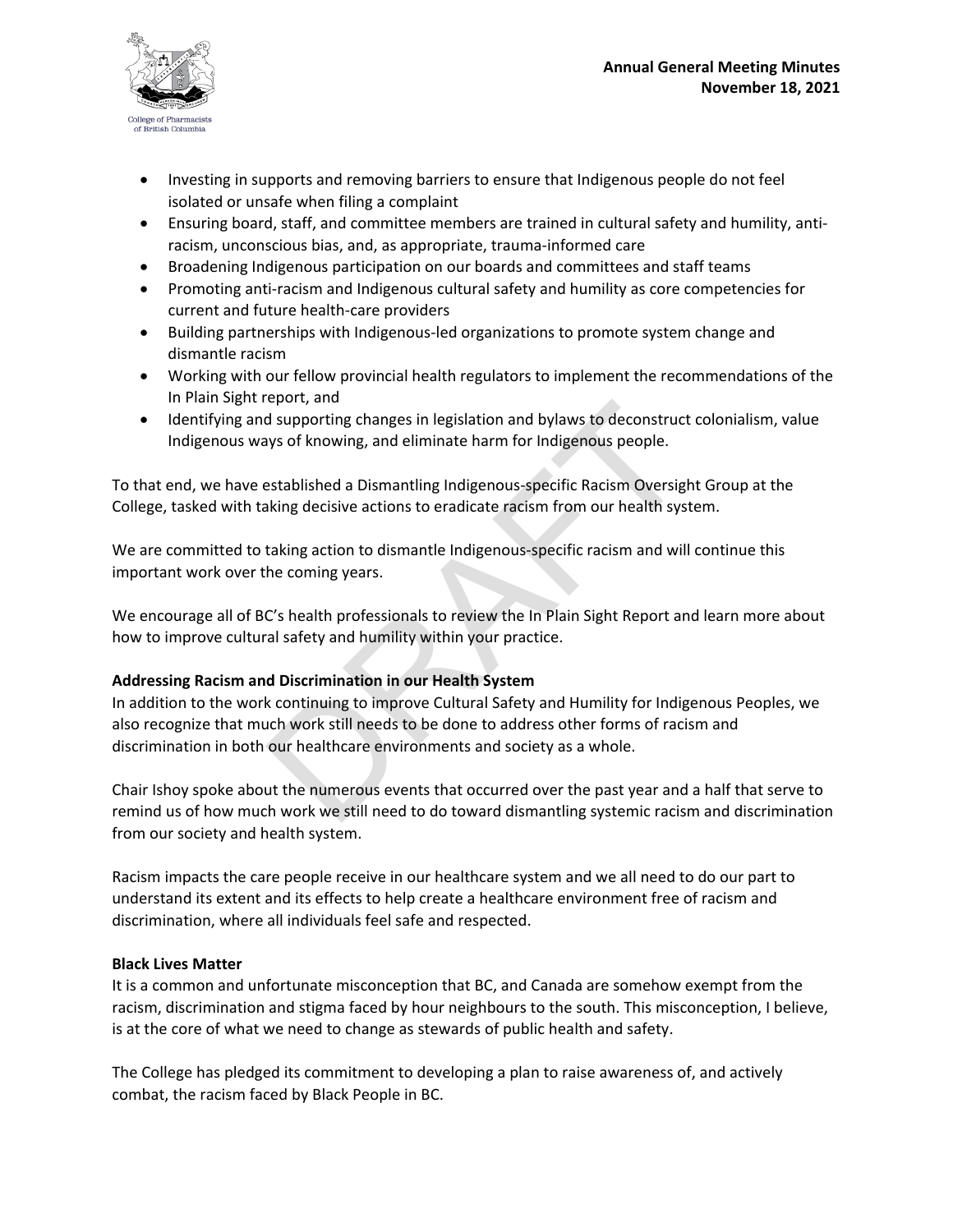

To help enact this change, we established a Black Lives Matter Working Group focused on identifying ways that the College, as both and organization and regulator, can take action and reinforce the fact that Black Lives Matter, and that racism, in any form, has no place in our health system.

I also recognize the discrimination faced by our Indigenous and Asian Communities, and People of Colour, and want to re-assure members of those communities that we also need to address the injustices and inequalities you face.

Over the coming year, the Black Lives Matter Working Group will continue to develop an Anti-Racism Framework to guide our organization as we work to dismantle systemic racism and eliminate discrimination based on race, ethnicity, culture, gender, and sexual orientation from both our health system and our own policies as an employer.

Additionally, all College staff have already begun to participate in anti-oppression training sessions and will continue with further training over the coming fiscal year.

These sessions are intended to empower and enable staff to view and approach the world, and their work at the College, through an anti-oppressive lens.

This training is an important component of the College's organizational strategy toward holding ourselves accountable as an anti-racist organization, and ensuring that unconscious bias does not impact the work we do as a regulator.

## **Opioid Overdose Crisis and Opioid Agonist Treatment**

oriate, ethnicky, culture, genter, and sexual orientation intri-<br>olicies as an employer.<br>e staff have already begun to participate in anti-oppression ti<br>her training over the coming fiscal year.<br>ended to empower and enable As Chair Ishoy mentioned, we are facing dual health emergencies, with the COVID-19 pandemic compounding and escalating the existing opioid overdose crisis, which was declared a public health emergency in April 2016.

Acknowledging the marked increase in overdose deaths following the onset of the COVID-19 pandemic, the College worked closely with the Ministry of Health, Ministry of Mental Health and Addictions, and BC Center on Substance Use to respond.

The College quickly implemented a number of policy changes and temporary exemptions across British Columbia to support continuity of care for people with substance use disorders during the COVID-19 pandemic.

#### *Changes to the Delivery Requirements for Opioid Agonist Treatment (OAT)*

In March 2020, the College Board approved new delivery requirements for Opioid Agonist Treatment, allowing pharmacists to use their professional judgement to deliver the drugs to a patient if they feel it is safe, appropriate and in the best interest of the patient to do so. As a result, prescribers no longer need to authorize delivery for OAT drugs.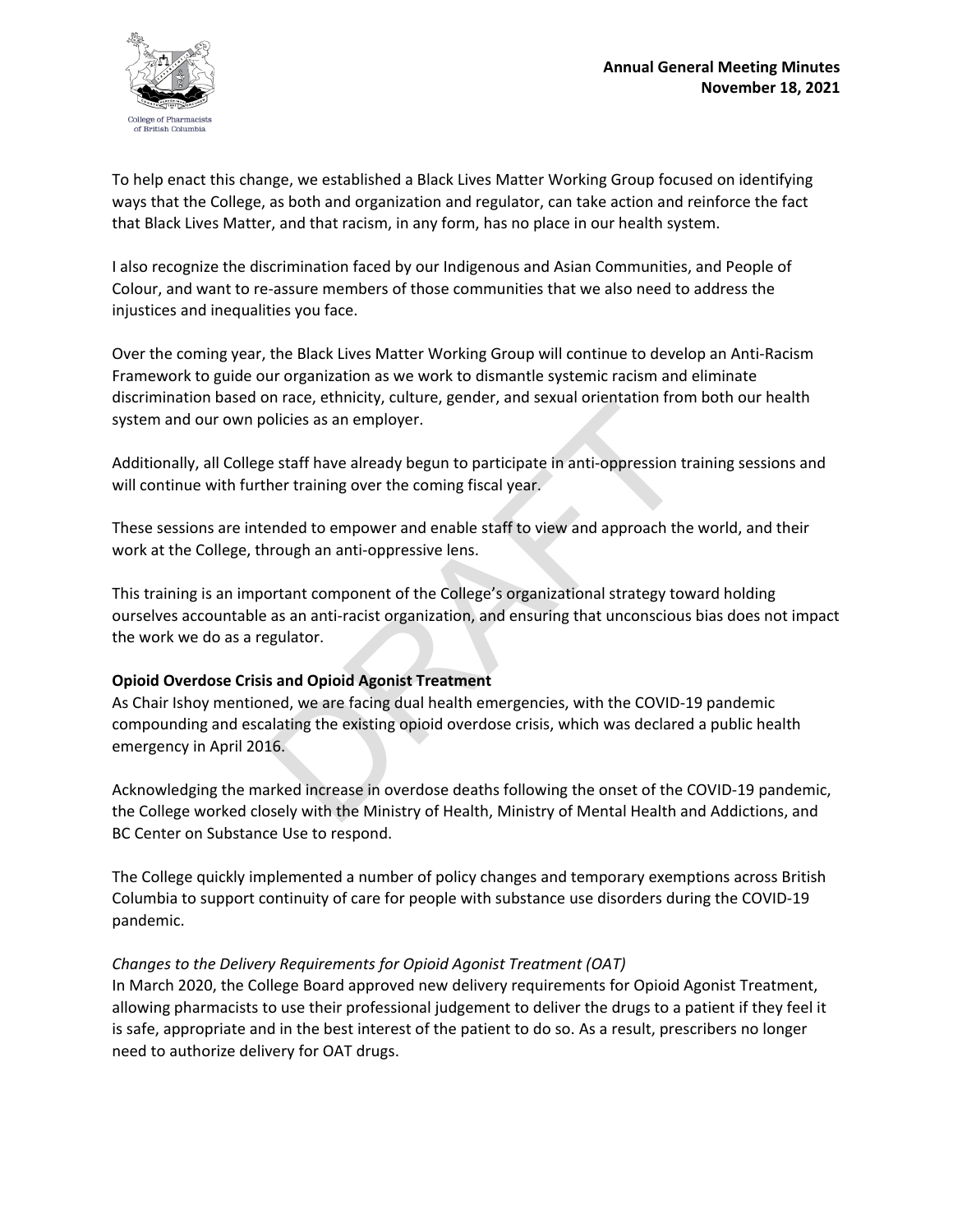

Previously, Professional Practice Policy-71 allowed pharmacists working in community pharmacies to deliver methadone for maintenance to a patient's home only if the prescribing physician authorized delivery due to the patient's immobility.

These changes aimed to improve access to OAT for patients whose care may benefit from delivery, while ensuring the safety of both the patient and the pharmacist involved. Given the onset of the COVID-19 pandemic, the College Board decided to accelerate the implementation of these requirements in order to support continuity of care for BC OAT patients.

*Temporary Authorizations for the Delivery of Opioid Agonist Treatment by Non-Pharmacists*  Further to these changes to the delivery requirements, in April 2020, the College also implemented temporary amendments to PPP-71 that allow pharmacists to authorize regulated health professionals to deliver OAT.

These temporary amendments also allowed pharmacists to authorize pharmacy employees, including pharmacy technicians and pharmacy assistants, to deliver OAT on a pharmacist's behalf in exceptional circumstances where it is not possible for a pharmacist or other regulated health professional to deliver the OAT drug.

ges to the denvery requirements, in April 2020; the college and<br>the to PPP-71 that allow pharmacists to authorize regulated his<br>to PPP-71 that allow pharmacists to authorize regulated his<br>not pharmacy assistants, to delive These temporary authorizations align with Health Canada's temporary exemption under the Controlled Drugs and Substances Act (CDSA), to maintain Canadian's access to controlled substances as needed for medical treatments during the COVID-19 pandemic which includes permitting pharmacy employees to deliver prescriptions of controlled substances to patient's homes or other locations where they may be (e.g. self isolating).

## *Amendments to Training Deadlines for Opioid Agonist Treatment*

In November 2020, the College Board approved amendments to Professional Practice Policy 66: Opioid Agonist Treatent (PPP-66) to extend the deadline for transitioning to the Opioid Agonist Treatment Compliance and Management Program for Pharmacy (OAT CAMPP), from March 31, 2021 to September 30, 2021.

PPP-66 initially required that registrants complete the applicable components of OAT-CAMPP by March 30, 2021.

However, in March 2020, the in-person OAT-CAMPP training was suspended due to the sudden onset of the COVID-19 public health emergency.

The BCPhA developed an on-line version of OAT-CAMPP which was accredited by the Canadian Council on Continuing Education in Pharmacy (CCCEP), and the first online OAT training workshops began on November 20, 2020.

The 6-month training deadline extension was made to recognize the impact of COVID-19 and the temporary suspension of the OAT-CAMMP.